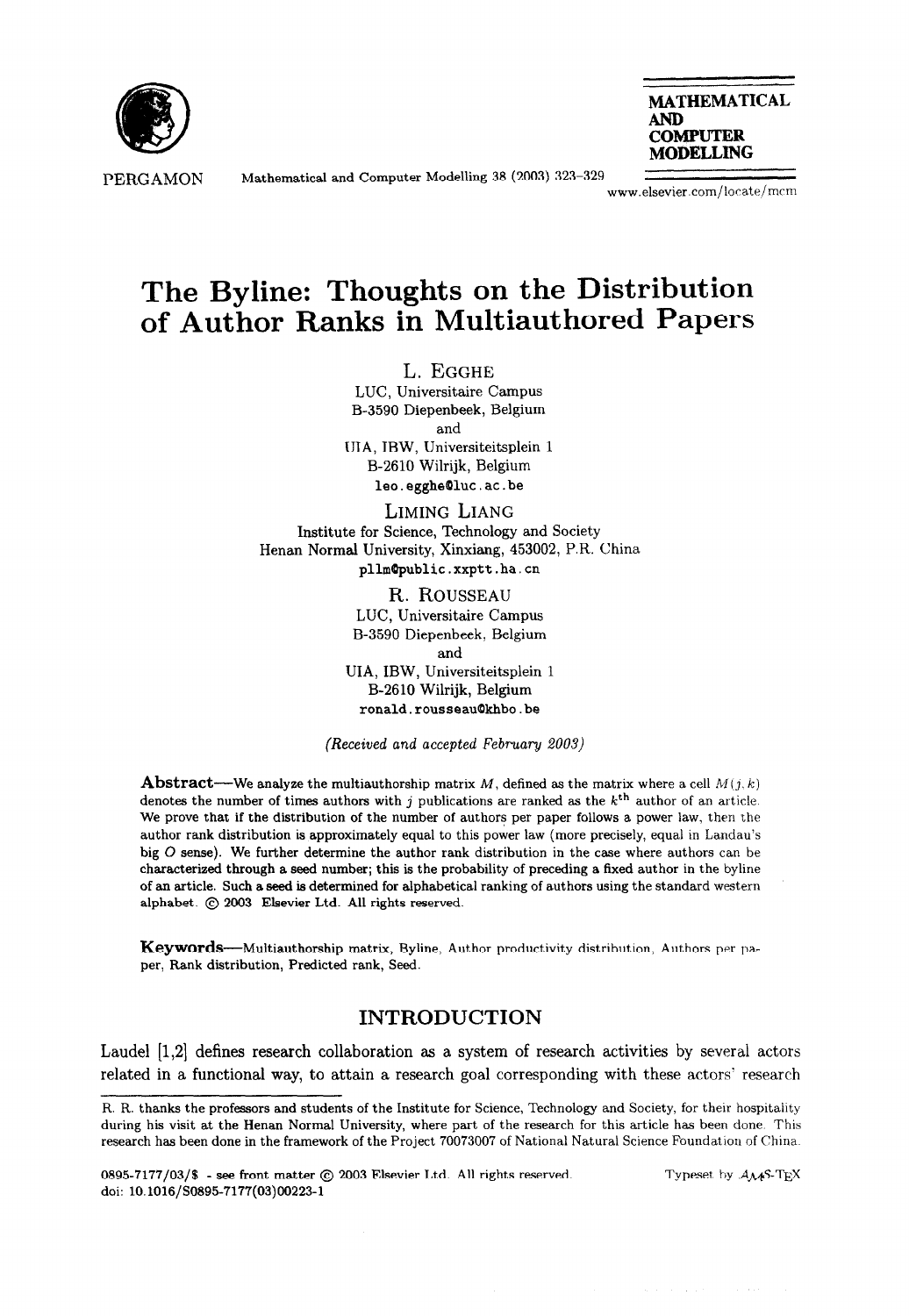goals or interests. Collaboration does not necessarily lead to a publication, or to coauthorship. In this article, however, we study from a structural, mathematical way how the final coauthorship relation of a whole group of scientists can be described and modeled.

In recent research of Chinese universities' scientific performance and collaboration structure, one of us (L.L.) encountered a matrix  $M$  (the multiauthorship matrix) of the following form: the element in cell  $(j, k)$ , denoted as  $M(j, k)$ , represents the total number of times that authors with j publications are the  $k<sup>th</sup>$  author (that is, occupies the  $k<sup>th</sup>$  place in the byline of the publication). In this contribution, we investigate which structural elements one can derive from such a data matrix.

## THE MULTIAUTHORSHIP MATRIX AND EMPIRICAL DISTRIBUTIONS

In order to clarify what we mean, we begin by presenting a small example. We consider a hypothetical database consisting of five articles. These articles are written by one, two, or three authors. The names of these authors are  $X1$ ,  $X2$ ,  $X3$ , and  $X4$ . Their names appear in the bylines as shown in Table 1.

|  |  | Table 1. Illustrative database containing five articles. |  |  |  |  |
|--|--|----------------------------------------------------------|--|--|--|--|
|--|--|----------------------------------------------------------|--|--|--|--|

| Article 1 | X1             |  |  |
|-----------|----------------|--|--|
| Article 2 | $X2 - X3$      |  |  |
| Article 3 | $X1 - X3 - X4$ |  |  |
| Article 4 | $X3 - X1$      |  |  |
| Article 5 | X1             |  |  |

The M-matrix for this database is shown in Table 2. The meaning of the symbols  $R(k)$ ,  $N(j)$ , and  $F(j)$  will be explained shortly.

|          | Author Rank |   |   | 3 | N(j) |  |
|----------|-------------|---|---|---|------|--|
|          |             |   |   |   |      |  |
| Number   |             | 0 | O |   |      |  |
| of       |             |   | າ | 0 | 3    |  |
| Articles |             | 3 |   |   |      |  |
|          |             |   |   |   |      |  |

Table 2. M-matrix corresponding to Table 1

Putting  $R(k) = \sum_j M(j, k)$  yields the number of author-article pairs occurring at the k<sup>th</sup> rank. As every article has exactly one first author (we assume that the database does not contain anonymous articles),  $R(1) = T$  is equal to the total number of articles in the database. We also note that, on logical grounds,  $R(k)$  must be a nonincreasing sequence. In our example, we see that  $T = R(1) = 5$ ,  $R(2) = 3$ , and  $R(3) = 1$ . We denote by  $M = \sum_{j,k} M(j,k)$  the total number of author-article pairs in the database (here  $M = 9$ ). The sequence

$$
r(k) = \frac{R(k)}{M}, \qquad k = 1, 2, \ldots \tag{1}
$$

yields the discrete empirical rank distribution for authors in the database. Note that  $r(1)$  is equal to  $T/M$ , the ratio of the total number of articles over the total number of entries in the matrix  $M$ . Its reverse:  $M/T$  is the average number of authors per article. Now put  $N(j) = \sum_{k} M(j, k)$ . Then  $N(j)$  denotes the number of author-article pairs of authors that have authored (the case of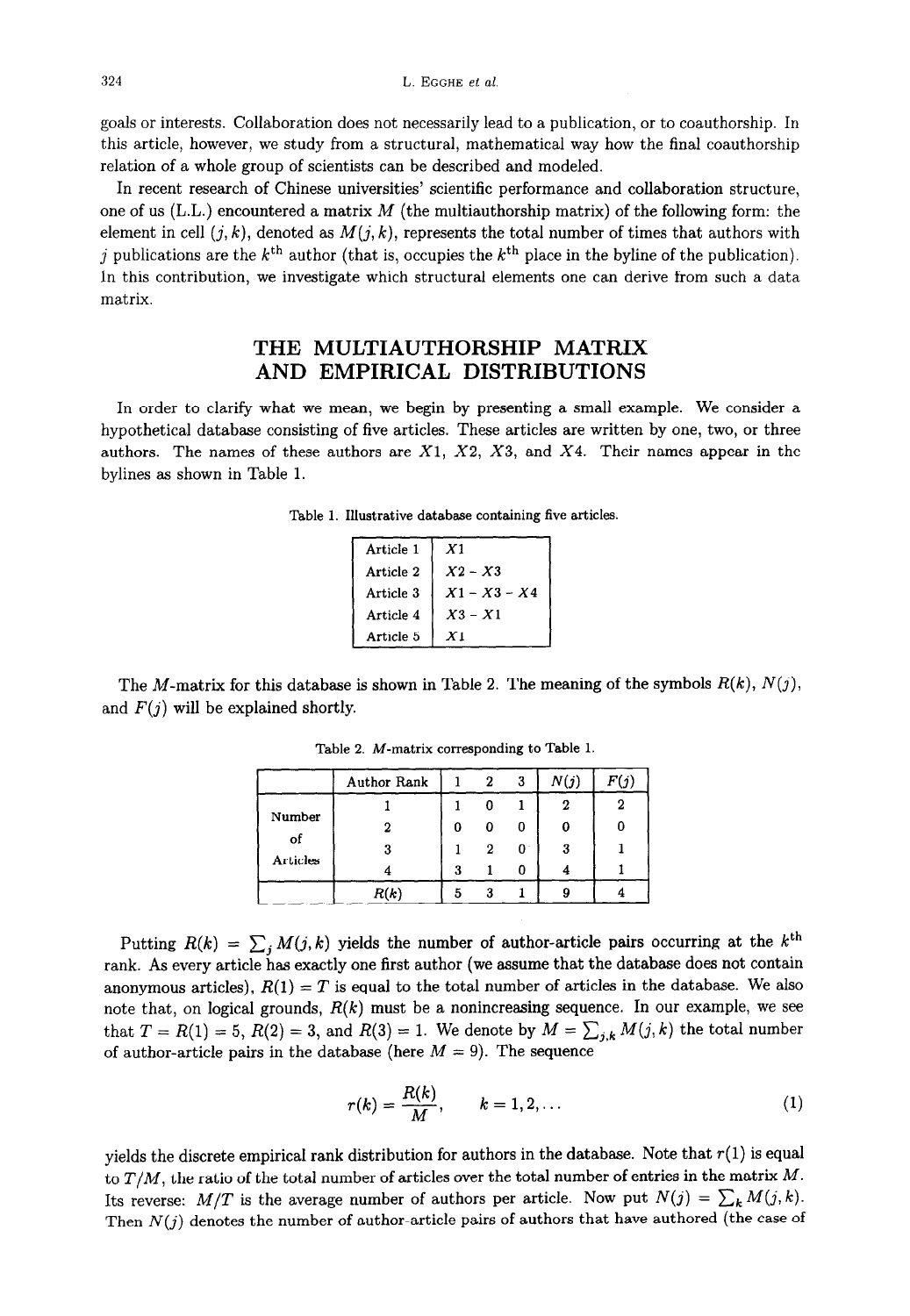a single author,  $j = 1$ ) or coauthored j articles (necessarily different ones!). The average rank of an author who has published  $j$  articles is then

$$
\overline{R(j)} = \frac{\sum_{k} k M(j, k)}{N(j)}.
$$
\n(2)

Dividing  $N(j)$  by j gives the number of authors having j articles in the database (cf. Table 2).

$$
F(j) = \frac{N(j)}{j}, \qquad j = 1, 2, \dots
$$
 (3)

Consequently,  $F = \sum_j F(j)$  is the total number of (different) authors in the database ( $F = 4$  in the example). The sequence

$$
f(j) = \frac{F(j)}{F}, \qquad j = 1, 2, \dots
$$
 (4)

is the discrete empirical distribution of articles per author. If we now denote by  $k_{\text{max}}$  the largest number of authors in one article ( $k_{\text{max}} = 3$  in the example), then  $R(k)$  takes values for  $k =$  $1 \rightarrow k_{\text{max}}$ . Putting  $A(k)$  equal to the number of articles with k authors, we obtain the following relation between  $A(k)$  and  $R(k)$ :

$$
A(k_{\max}) = R(k_{\max})
$$
 and  $A(k) = R(k) - R(k+1)$ ,  $k = 1, ..., k_{\max} - 1$ . (5)

Note that  $T = R(1) = \sum_{k=1}^{k_{\text{max}}} A(k)$ . For the example, we obtain  $A(3) = 1$ ,  $A(2) = 3 - 1 = 2$ . and  $A(1) = 5 - 3 = 2$ . The discrete, empirical distribution of authors per article is given as

$$
a(k) = \frac{A(k)}{T}, \qquad k = 1, \ldots, k_{\text{max}}.
$$
 (6)

The relation between the discrete distribution of authors per article and the rank distribution is given by

$$
a(k_{\max}) = \frac{r(k_{\max})}{r(1)}
$$
 and  $a(k) = \frac{M}{T}(r(k) - r(k+1)),$   $k = 1,...,k_{\max} - 1.$  (7)

Similarly, we see that

$$
R(k) = A(k) + R(k + 1)
$$
  
=  $A(k) + A(k + 1) + R(k + 2)$   
=  $\dots = \sum_{i=k}^{k_{\text{max}}} A(i),$  (8)

a relation which also holds for  $k = k_{\text{max}}$ . For the corresponding discrete distributions, we have for  $k = 1, \ldots, k_{\text{max}}$ ,

$$
r(k) = \frac{T}{M} \sum_{i=k}^{k_{\max}} a(i)
$$

The distributions  $f(j)$ , the author productivity distribution, i.e., articles per author, and  $a(k)$ , the discrete byline density distribution, i.e., authors per article, are said to be each other's dual [3]. All this shows that the multiauthorship matrix  $M$  has a rich structure.

### A GENERAL MODEL FOR THE AUTHOR RANK DISTRIBUTION

We denote by  $r(k | m)$  the conditional rank distribution given that a paper has m authors, and assume that this distribution is the uniform one:  $r(k | m) = 1/m$ . By this we mean that the probability that a particular author occupies the  $k<sup>th</sup>$  rank, given that the article has m authors, is  $1/m$ . So, any rank is equally probable. Then we have the following proposition.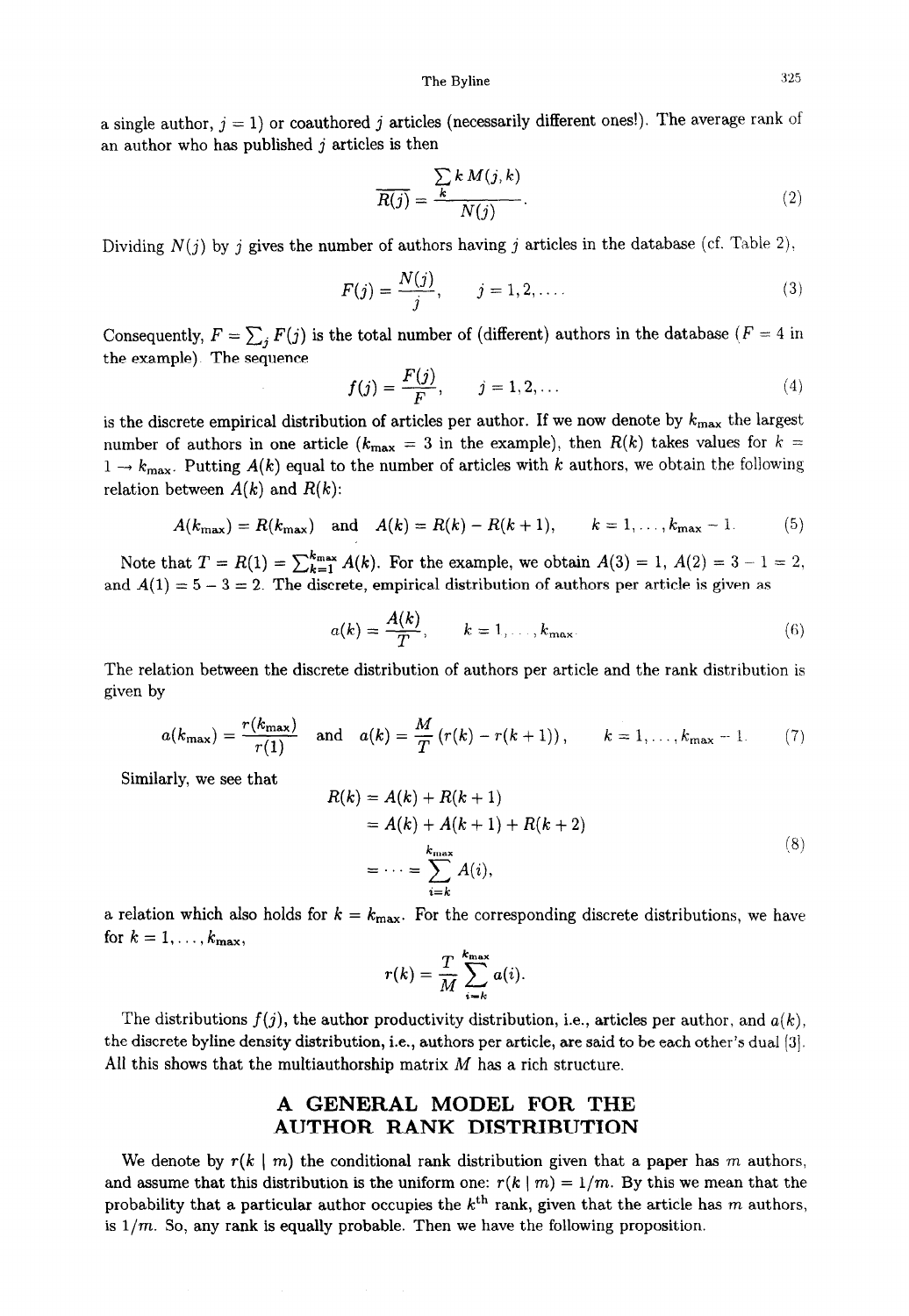PROPOSITION A. The author ranking distribution,  $r(k)$ , is given by

$$
r(k) = \sum_{m=k}^{\infty} \frac{a(m)}{m}.
$$
 (9)

PROOF. The result follows immediately. Indeed,

$$
r(k) = \sum_{m=k}^{+\infty} r(k \mid m) a(m) = \sum_{m=k}^{+\infty} \frac{a(m)}{m}.
$$

We have applied here a basic result about conditional probabilities (see, e.g.,  $[4, p. 116]$ ). It is sometimes referred to as the theorem of total probability.

We recall the following notation, originally due to the German mathematician Landau.

DEFINITION. (See [5].) Consider two sequences  $a(n)_n$  and  $b(n)_n$ . One writes that  $a(n) = O(b(n))$ if there exist numbers  $n_0$  and C such that, for  $n \geq n_0$ ,

$$
|a(n)|\leq C|b(n)|.
$$

Intuitively, this means that the sequence  $a(n)_n$  does not grow faster than the sequence  $b(n)_n$ . This notation leads to an elegant formulation of the next theorem.

THEOREM B. If the distribution of numbers of authors per article,  $a(m)$ , is given by a Lotka distribution, then the author ranking distribution,  $r(m)$ , is related to  $a(m)$  by

$$
r(m) = O(a(m)). \tag{10}
$$

PROOF. If  $a(m) = C/m^{\alpha}$ ,  $\alpha > 0$ , then, by Proposition A,  $r(m) = \sum_{n=m}^{+\infty} (C/n^{\alpha+1})$ . Consequently, by the integral test and the fact that the series  $\sum_{m}(C/m^{\alpha+1})$  is convergent [5], we have +m

$$
\sum_{n=m}^{+\infty}\frac{C}{n^{\alpha+1}}-\int_m^{+\infty}\frac{C}{x^{\alpha+1}}\,dx\leq \frac{C}{m^{\alpha+1}}.
$$

Hence,

$$
\sum_{n=m}^{+\infty} \frac{C}{n^{\alpha+1}} - \frac{C}{\alpha m^{\alpha}} = r(m) - \frac{C}{\alpha m^{\alpha}} \le \frac{C}{m^{\alpha+1}}
$$

or

$$
r(m) \leq \frac{C}{m^{\alpha}} \left( \frac{1}{m} + \frac{1}{\alpha} \right) \leq \frac{C}{m^{\alpha}} \left( 1 + \frac{1}{\alpha} \right) = a(m) \left( 1 + \frac{1}{\alpha} \right).
$$

This proves the theorem.

We are aware of the fact that real author-rank distributions rarely follow a Lotka distribution  $[6-8]$ , but, as done in other publications, we use this model as a first approximation  $[9,10]$ .

#### MODELING THE AUTHOR RANK DISTRIBUTION USING SEEDS

Assume that each author, denoted here as A, has a characteristic number  $s_A \in [0,1]$ . This characteristic number,  $s_A$ , is equal to the probability that another author comes before A in the byline of an article. The number  $s_A$  will be called a 'seed' and it characterizes the 'average' position of author A in the byline of an article.

We will next solve the problem of determining  $r(k, s)$ : the probability for an author with seed number s to be the k<sup>th</sup> author (in general); or more specifically  $r(k, s | m)$ , the probability of an author with seed s to be the  $k^{\text{th}}$  author in a publication with m authors. In this connection, we have the following result.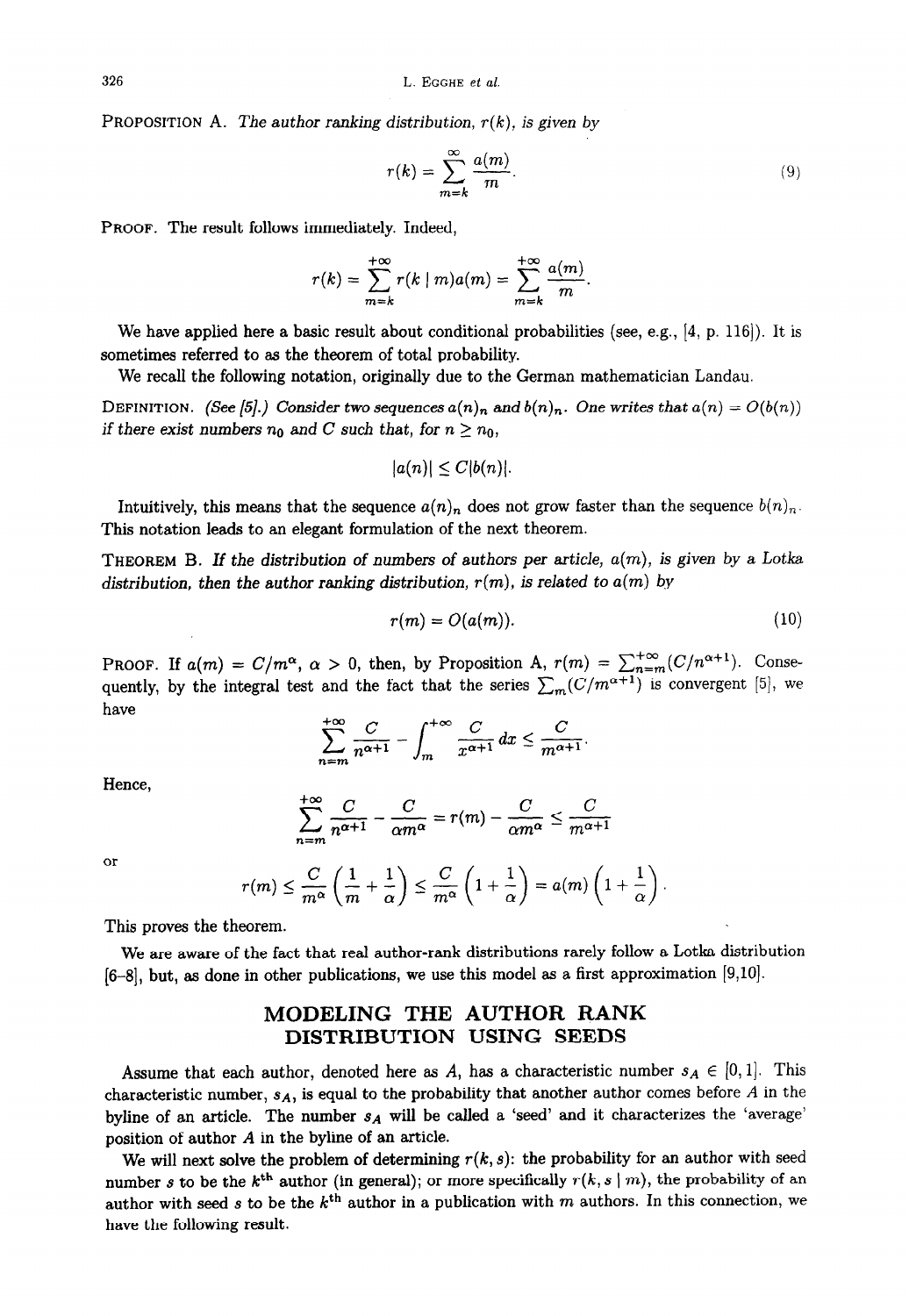PROPOSITION C.

$$
r(k, s \mid m) = \binom{m-1}{k-1} s^{k-1} (1-s)^{m-k}, \tag{11}
$$

$$
r(k,s) = \sum_{m=k}^{\infty} {m-1 \choose k-1} s^{k-1} (1-s)^{m-k} a(m), \qquad (12)
$$

where  $a(m)$  denotes the probability that a paper has m authors. **PROOF.** Consider an author A, with seed  $s_A$ . Since  $s_A$  is author A's seed, we know that

> $P(\text{an author is before } A \text{ in an author list}) = s,$  $P(\text{an author is after } A \text{ in an author list}) = 1 - s.$

Author A has rank  $k$  in an article with  $m$  authors,  $m$  being at least equal to  $k$ , if and only if  $k-1$  authors precede A, and  $m-k$  follow A. We can describe this as follows. As the article has m authors, this means that  $m-1$  coauthors are chosen at random. They end up before A with probability s (we refer to this as 'success' in a Bernoulli trial). So author A ends up at rank  $k$  if there are  $k-1$  successes (and consequently,  $m-k$  'failures'). This shows that the situation can be described by a binomial distribution

$$
r(k, s \mid m) = {m-1 \choose k-1} s^{k-1} (1-s)^{m-k}.
$$
 (11)

The second formula, where the total number of authors of an article is not given, follows by the law of total probability:

$$
r(k,s) = \sum_{m=k}^{\infty} r(k,s \mid m)a(m)
$$
\n(13)

$$
= \sum_{m=k}^{\infty} {m-1 \choose k-1} s^{k-1} (1-s)^{m-k} a(m). \tag{12}
$$

This proves Proposition C.

## FINDING A SEED BASED ON ALPHABETICAL RANKING OF AUTHORS

In this section, we introduce a method of finding a seed for an author. First, however, we define an injection (a one-one relation) between an author's name and a rational number in the set  $[0,1]$ .

We will work with the standard western alphabet, consisting of 26 letters, but the method applies to any other alphabet consisting of symbols with a fixed rank. We add a 0 symbol to the alphabet, so that we have an alphabet of 27 symbols. Let S denote the set of all concatenations of a finite or infinite number of symbols. Then  $S_1 \ldots S_n$  (a concatenation of a finite number of nonzero symbols) represents an arbitrary name. The injection

$$
f:\mathbf{S}\rightarrow[0,1]
$$

is defined as

$$
f(S_1S_2...S_n) = \sum_{i=1}^n \frac{|S_i|}{27^i},
$$
\n(14)

where  $|S_i|$  denotes the rank of the symbol  $S_i$ . An equivalent way of defining the function f is

$$
f(S_1S_2\ldots S_n)=0.|S_1|\ldots|S_n|
$$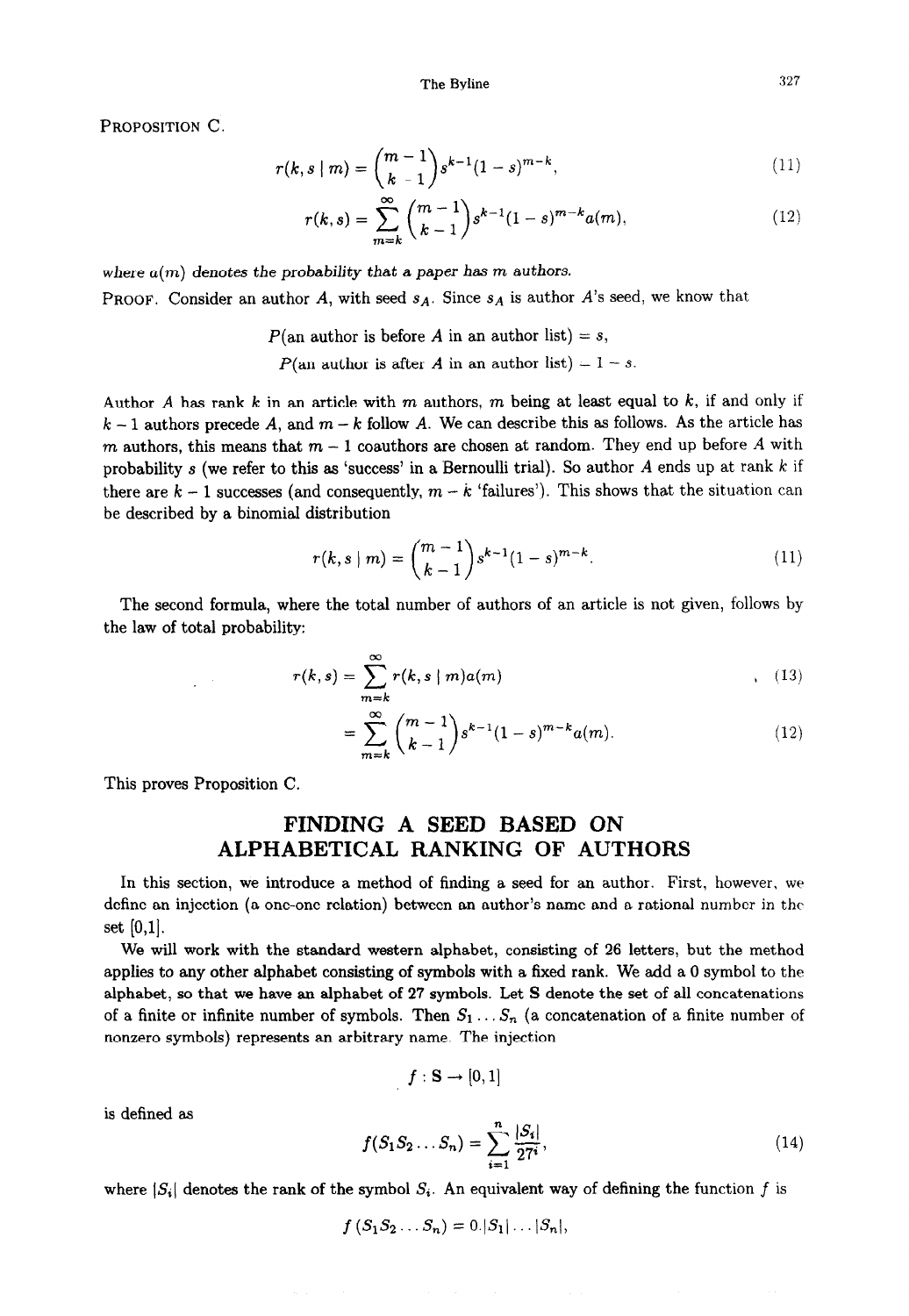where  $0.|S_1|...|S_n|$  denotes a number in the 27-ary number system. For clarity's sake, each number  $|S_j|$  must be expressed by two digits, otherwise a 1 followed by a 2 could be confused with 12. Hence, 1 must be written as 01, 2 as 02, and so on.

EXAMPLES.

(1)  $f(A) = 0.|A| = 1/27 = 27^{-1}$ . (2)

$$
f(AZZZZZZZZZZZ\ldots)
$$

$$
= \frac{1}{27} + \sum_{i=2}^{\infty} \frac{26}{27^i} = \frac{1}{27} + \frac{26}{27^2(1-1/27)} = \frac{1}{27} + \frac{1}{27} = \frac{2}{27} = 0.|B| = f(B).
$$

This second example shows that, in the same way as we identify  $0.19999...$  with  $0.2 \in \mathbb{R}$ ,  $AZZZZZZ...$  is identified with  $B.$ 

(3)

$$
f(ZZZZ\ldots) = \sum_{i=1}^{\infty} \frac{26}{27^i} = \frac{26}{27(1-1/27)} = 1.
$$

- (4) Note that  $f(000...0*000...) = \text{rank}(*)/27^i$ , where \* denotes any symbol from the alphabet, placed after  $(i - 1)$  zeros. Of course, this symbol does not represent an existing name. Clearly, the limit of this expression, for  $i \to \infty$ , is zero.
- (5) The image of any existing name belongs to  $[0, 1] \cap \mathbb{Q}$ .

The function  $f$ , restricted to 'possibly existing names' (the subset of finite symbols of the form  $S_1 \ldots S_n$ , is a one-one relation. Indeed, let

$$
f(S_1S_2\ldots S_n)=f(T_1T_2\ldots T_m).
$$

Hence,

$$
\sum_{i=1}^{n} \frac{|S_i|}{27^i} = \sum_{j=1}^{m} \frac{|T_j|}{27^j}.
$$

Assume now that  $S_1 \tldots S_n \neq T_1 \tldots T_m$  (that is, assume that f is not an injection). Let  $k \in \{1,\ldots,\min(m,n)\}\$ be the first rank for which  $S_k \neq T_k$ . There is no loss in generality in assuming that  $|S_k| \geq |T_k| + 1$ . Hence,

$$
\frac{|S_k|}{27^k} - \frac{|T_k|}{27^k} \ge \frac{1}{27^k}.\tag{15}
$$

But, we always have that

$$
\sum_{j=k+1}^{m} \frac{|T_j|}{27^j} - \sum_{j=k+1}^{n} \frac{|S_j|}{27^j} < \sum_{j=k+1}^{\infty} \frac{26}{27^j} = \frac{26}{27^{k+1}} \frac{1}{1 - 1/27} = \frac{1}{27^k},\tag{16}
$$

which is in contradiction with (15) and the fact that  $f(S_1S_2...S_n) = f(T_1T_2...T_m)$ . Hence, the function f is an injection on the subset of 'existing names'.

How can the actual occurrence of letters be taken into account? One suggestion is to use a telephone directory. This suggestion, however, only works for scientists 'speaking' the same language, because the use of letters differs in different languages. Otherwise, one needs an 'international' directory (perhaps that of a city such as New York or Los Angeles). Then a name listed on page 345 of the 1557 (this is just an example) would get a seed equal to 345/1557  $= 0.22158$ . Further refinements (using lines within a page) are possible. Averaging would be necessary for popular names.